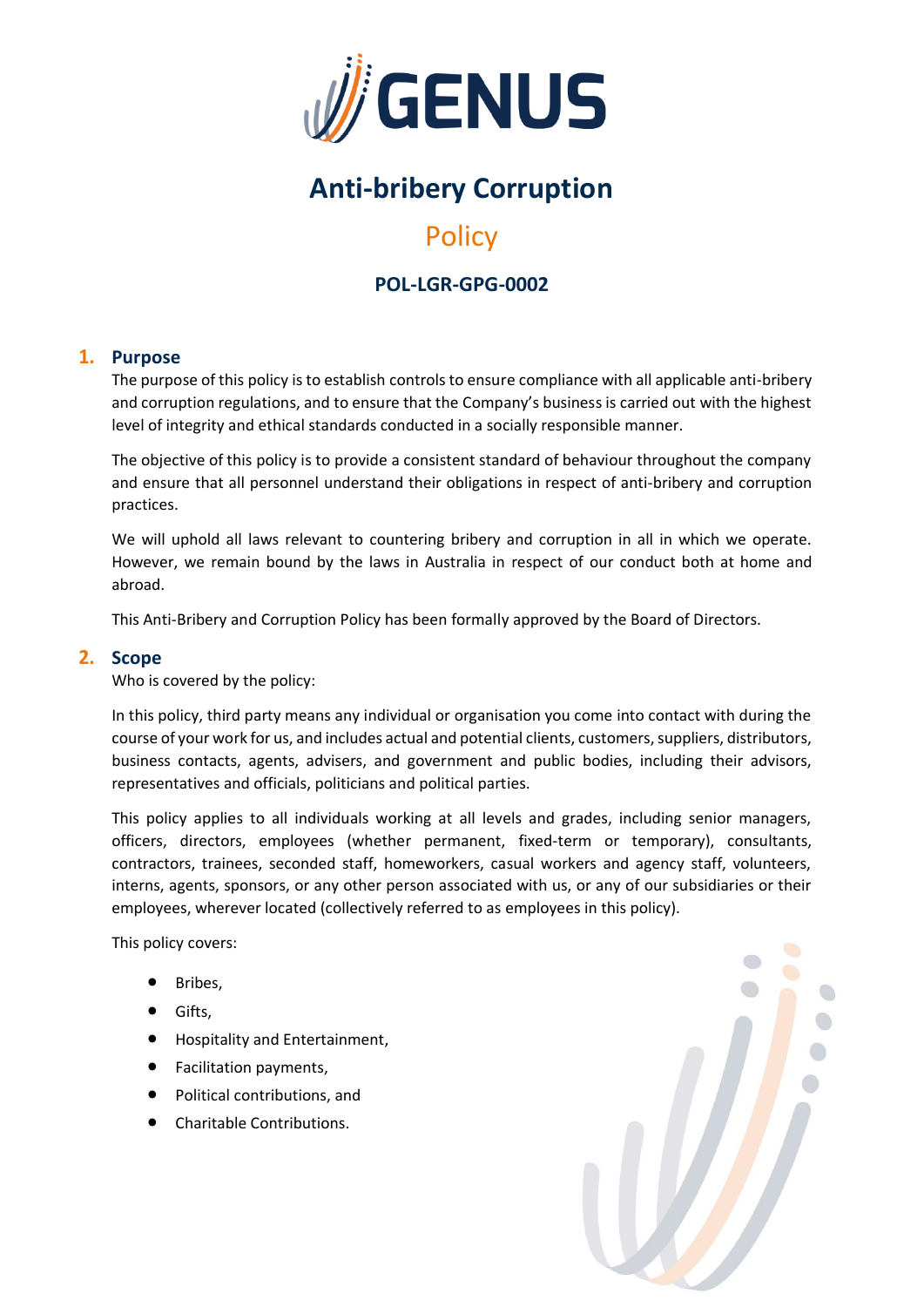

## **3. Bribes**

Employees must not engage in any form of bribery, either directly or through any third party (such as an agent or distributor). Specifically, employees must not bribe a foreign public official anywhere in the world.

## **4. Gifts**

The Company prohibits the giving and receiving of gifts in connection with the Company's operations where these go beyond common courtesies associated with general commercial practice. This is to ensure that the offer or acceptance of a gift does not create an obligation or cannot be construed or used by others to allege favouritism, discrimination, collusion, or similarly unacceptable practices by the Company.

If a member of the Company personnel is in any doubt as to whether a gift goes beyond general commercial practice, they should discuss this with their immediate manager.

### **5. Hospitality and Entertainment**

Entertaining external business stakeholders is permitted where there is a justifiable business purpose for such expenses to be incurred on behalf of the Company. Valid entertainment expenses may include meals and events such as theatre, sporting events and other cultural events. The business purpose may be related to fostering the business relationship or be ancillary to a business discussion that takes place during, immediately before or immediately after the event.

The Company personnel must not make or accept invitations where the costs exceed the level of accepted common business courtesies, considering the location in which the entertaining takes place and what would be appropriate for the role and responsibilities within the organisation.

If there is any doubt as to whether an invitation exceeds the level of accepted business courtesies this should be discussed with their immediate manager.

## **6. Dealing with Government Officials including Facilitation Payments & Political Contributions**

The provision of gifts or entertainment to a government official may be a legitimate and justifiable business activity in some circumstances; however, the practice has the potential to create the perception that the Company has sought to improperly influence the government official to achieve an improper advantage or obtain preferential treatment.

The offer, promise or giving of any gift, entertainment or other personal favour or assistance to a government official which might, regardless of value, be perceived as likely to improperly obtain/retain a business advantage, must be referred to the Managing Director in advance for approval.

The Company does not make political donations to any political party, politician, or candidate for public office in any country unless the donation has been approved in advance by the Board.

Attendance at party-political functions as a representative of the Company is permitted where there is a legitimate business reason. Attendance at these functions must be approved by the Managing Director.

#### **Compliance with Laws and Regulations**

Non-compliance with anti-bribery and corruption laws has potentially serious consequences for the Company and the personnel involved.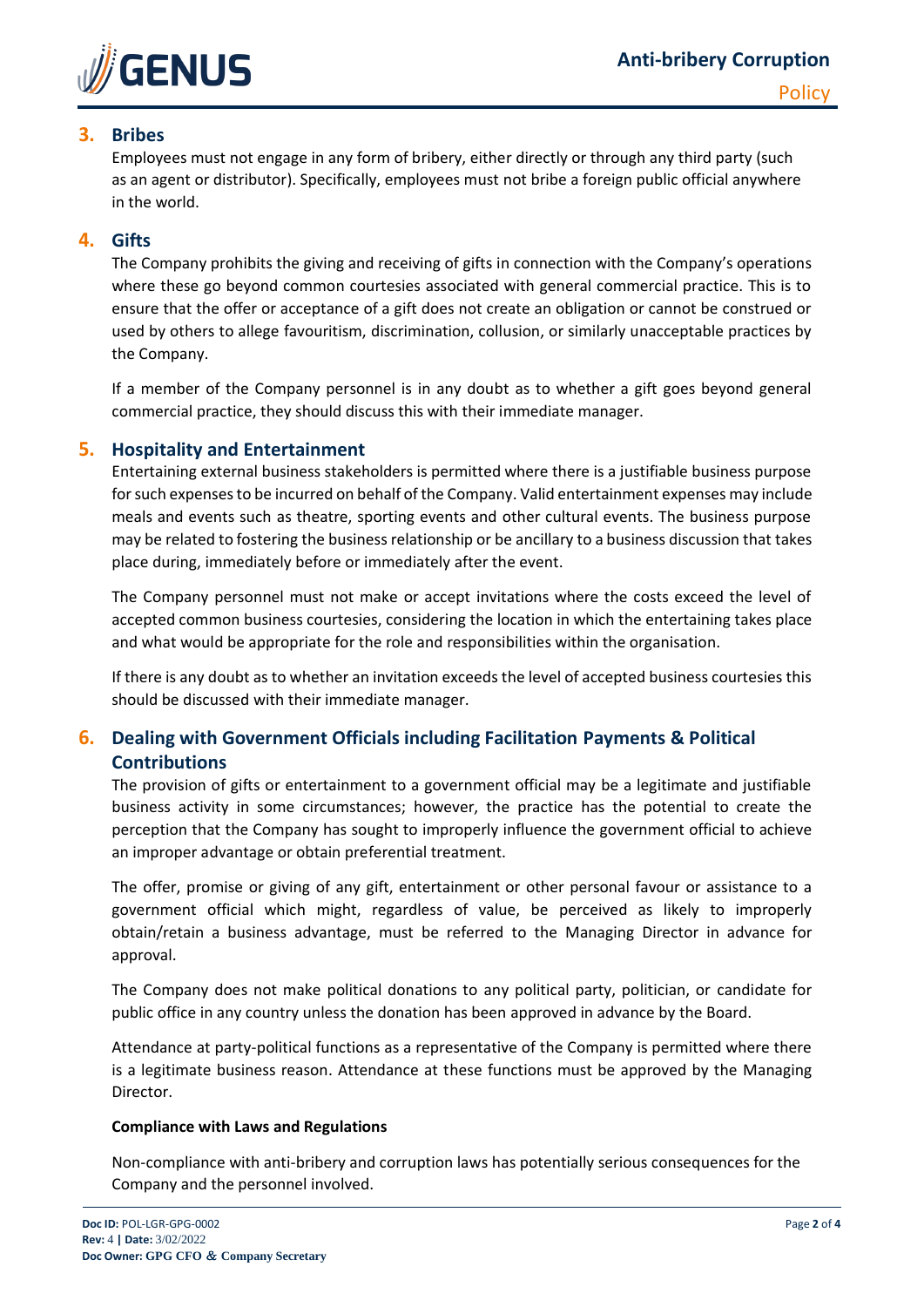

- Criminal Code Act 1995 (Cth)
- any other anti-corruption laws of the Commonwealth of Australia or any State or Territory of Australia (including any applicable common law, law of equity, any written law, statute, regulation, or other instrument made under statute or by any government agency), and
- any anti-corruption law of a country other than Australia which applies to the Company, its business partners or third parties operating on the Company's behalf

## **7. Charitable Contributions**

Charitable support and donations are acceptable, whether in-kind services, knowledge, time, or direct financial contributions. However, employees must be careful to ensure that charitable contributions are not used as a scheme to conceal bribery.

The Company only makes charitable donations that are legal and ethical. In Australia, that means that an organisation must have deductible gift recipient status with the Australian Taxation Office.

This status makes the organisation entitled to receive income tax deductible gifts and deductible contributions.

No donation must be offered or made without the prior approval of the CEO.

#### **8. Reporting Violations**

Personnel who have witnessed, or who are aware of, any suspected bribery, corruption or any other conduct which does not comply with applicable laws and regulations must report it immediately in accordance with the Company's Whistle-blower Policy.

Any reports made will be treated in confidence and in accordance with the Company's POL-GPG-GPG-003-Whistleblower Policy.

The Company will not tolerate any form of harassment or retaliation against Personnel who make a report under this Policy.

The Board will be informed of incidents of bribery or corruption or any material breaches of this Policy.